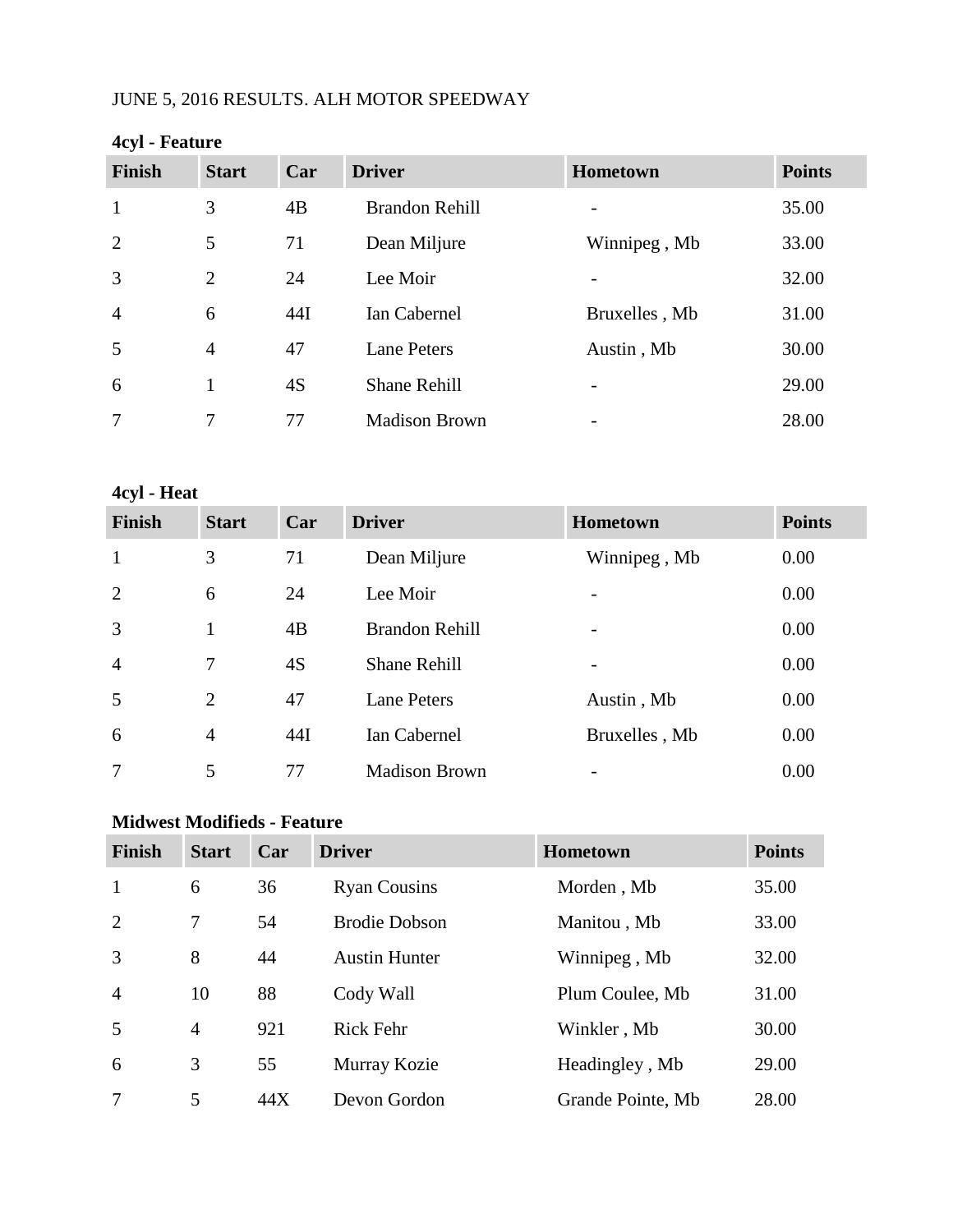| 8  |    | 18         | Gary Unrau            | Roland, Mb               | 27.00 |            |
|----|----|------------|-----------------------|--------------------------|-------|------------|
| 9  | 2  | 99W        | <b>Brandon Wieler</b> | $\overline{\phantom{a}}$ | 26.00 |            |
| 10 | 9  | <b>88S</b> | Cody Smith            | Boissevain, Mb           | 25.00 |            |
| 11 | 12 | 22         | Mark Kohaykewych      | Springfield, Mb          | 24.00 |            |
| 12 | 11 | 47         | Erich Frey            | Lorette, Mb              | 0.00  | <b>DNS</b> |
| 13 | 13 | 95         | <b>Ted Doell</b>      | Carman, Mb               | 0.00  | <b>DNS</b> |

### **Midwest Modifieds - Heat 2**

| <b>Finish</b>  | <b>Start</b>   | Car | <b>Driver</b>         | <b>Hometown</b>   | <b>Points</b> |
|----------------|----------------|-----|-----------------------|-------------------|---------------|
| $\mathbf{1}$   | $\overline{4}$ | 54  | <b>Brodie Dobson</b>  | Manitou, Mb       | 10.00         |
| 2              | 3              | 44  | <b>Austin Hunter</b>  | Winnipeg, Mb      | 9.00          |
| 3              | 5              | 44X | Devon Gordon          | Grande Pointe, Mb | 8.00          |
| $\overline{4}$ | 2              | 99W | <b>Brandon Wieler</b> | $\qquad \qquad$   | 7.00          |
| 5              | 6              | 88  | Cody Wall             | Plum Coulee, Mb   | 6.00          |
| 6              |                | 95  | <b>Ted Doell</b>      | Carman, Mb        | 0.00          |

## **Midwest Modifieds - Heat 1**

| <b>Finish</b>  | <b>Start</b>   | Car        | <b>Driver</b>       | Hometown        | <b>Points</b> |
|----------------|----------------|------------|---------------------|-----------------|---------------|
| $\mathbf{1}$   | 1              | 55         | Murray Kozie        | Headingley, Mb  | 10.00         |
| 2              | 6              | 36         | <b>Ryan Cousins</b> | Morden, Mb      | 9.00          |
| 3              | 5              | 18         | Gary Unrau          | Roland, Mb      | 8.00          |
| $\overline{4}$ | 3              | 921        | <b>Rick Fehr</b>    | Winkler, Mb     | 7.00          |
| 5              | 7              | <b>88S</b> | Cody Smith          | Boissevain, Mb  | 6.00          |
| 6              | $\overline{2}$ | 47         | Erich Frey          | Lorette, Mb     | 5.00          |
| $\overline{7}$ | $\overline{4}$ | 22         | Mark Kohaykewych    | Springfield, Mb | 4.00          |

## **Modifieds - Feature**

| <b>Finish</b> | <b>Start</b> | Car | <b>Driver</b> | <b>Hometown</b> | <b>Points</b> |
|---------------|--------------|-----|---------------|-----------------|---------------|
|               |              | 10W | Ward Imrie    | Winnipeg, Mb    | 35.00         |
| $\mathcal{D}$ |              | 9M  | Lee Mcrae     | Marquette, Mb   | 33.00         |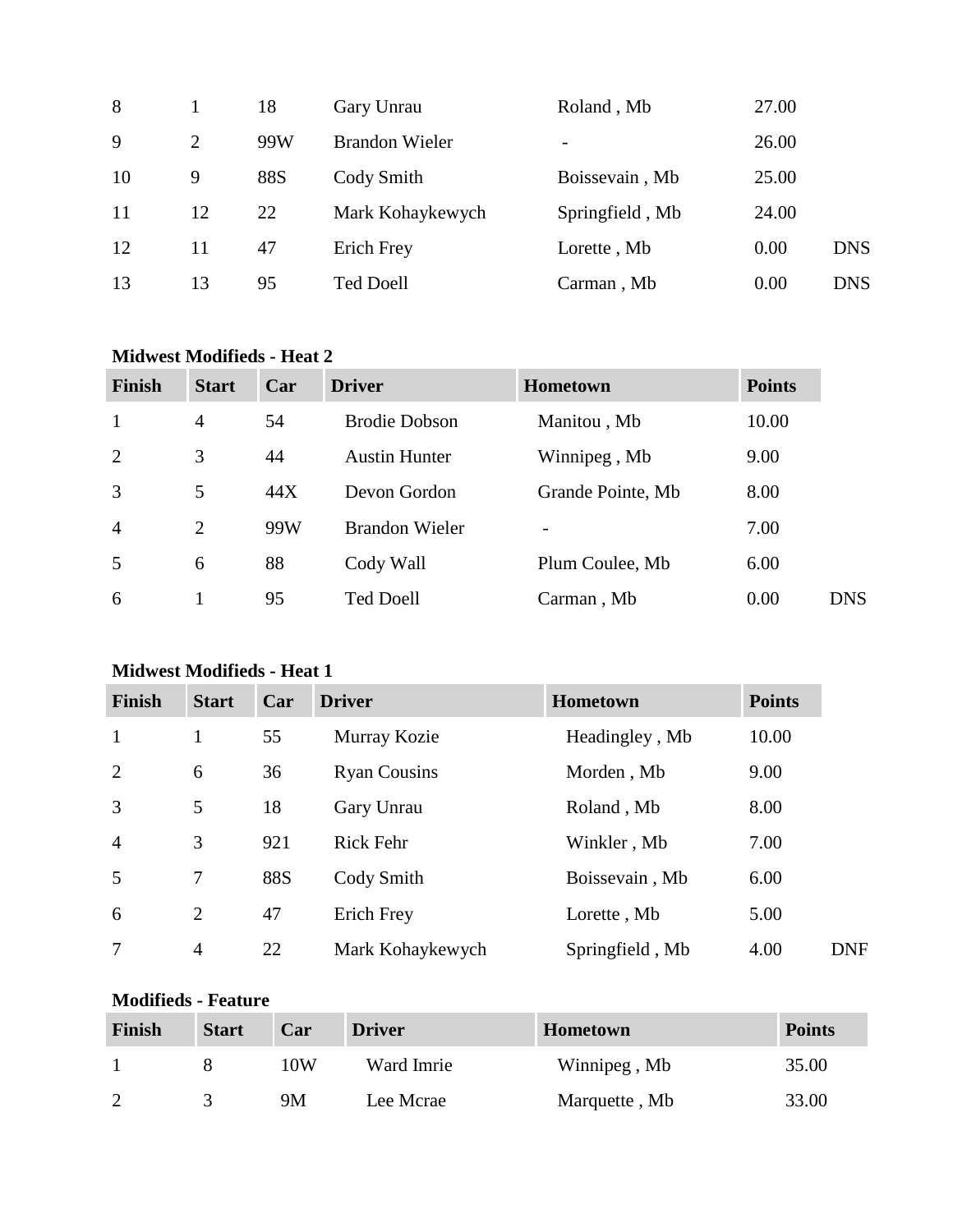| 3              | 6              | 36 | <b>Ryan Cousins</b> | Morden, Mb       | 32.00 |
|----------------|----------------|----|---------------------|------------------|-------|
| $\overline{4}$ | 7              | 48 | Jerome Guyot        | Fannystelle, Mb  | 31.00 |
| 5              | 10             | 5  | <b>Scott Greer</b>  | East St., Mb     | 30.00 |
| 6              | 5              | 40 | <b>Henry Peters</b> | Winkler, Mb      | 29.00 |
| 7              | 4              | 24 | James Wall          | Winkler, Mb      | 28.00 |
| 8              | 1              | 42 | Rob Penner          | Miami, Mb        | 27.00 |
| 9              | $\overline{2}$ | 92 | <b>Justin Bronk</b> | West St, Mb      | 26.00 |
| 10             | 9              | 8  | Al Giesbrecht       | Schanzenfeld, Mb | 25.00 |

# **Modifieds - Heat 2**

| <b>Finish</b>  | <b>Start</b> | Car | <b>Driver</b>       | <b>Hometown</b>  | <b>Points</b> |
|----------------|--------------|-----|---------------------|------------------|---------------|
| 1              | 3            | 10W | Ward Imrie          | Winnipeg, Mb     | 10.00         |
| 2              | 2            | 9M  | Lee Mcrae           | Marquette, Mb    | 9.00          |
| 3              |              | 24  | James Wall          | Winkler, Mb      | 8.00          |
| $\overline{4}$ | 5            | 40  | <b>Henry Peters</b> | Winkler, Mb      | 7.00          |
| 5              | 4            | 8   | Al Giesbrecht       | Schanzenfeld, Mb | 6.00          |

## **Modifieds - Heat 1**

| <b>Finish</b>  | <b>Start</b>   | Car | <b>Driver</b>       | <b>Hometown</b> | <b>Points</b> |            |
|----------------|----------------|-----|---------------------|-----------------|---------------|------------|
|                | $\overline{4}$ | 48  | Jerome Guyot        | Fannystelle, Mb | 10.00         |            |
| 2              | 5              | 36  | <b>Ryan Cousins</b> | Morden, Mb      | 9.00          |            |
| 3              | 2              | 92  | <b>Justin Bronk</b> | West St, Mb     | 8.00          |            |
| $\overline{4}$ |                | 42  | Rob Penner          | Miami, Mb       | 7.00          |            |
| 5              | 3              | 5   | <b>Scott Greer</b>  | East St., Mb    | 0.00          | <b>DNS</b> |

### **Pure Stocks - Feature**

| <b>Finish</b> | <b>Start</b> | Car | <b>Driver</b>   | <b>Hometown</b> | <b>Points</b> |
|---------------|--------------|-----|-----------------|-----------------|---------------|
|               |              | Q   | Les/lee Mcrae   | Marquette, Mb   | 35.00         |
| 2             |              |     | Nathan Klaassen | Morden, Mb      | 33.00         |
|               |              | 06  | Kevin Smith     | Boissevain, Mb  | 32.00         |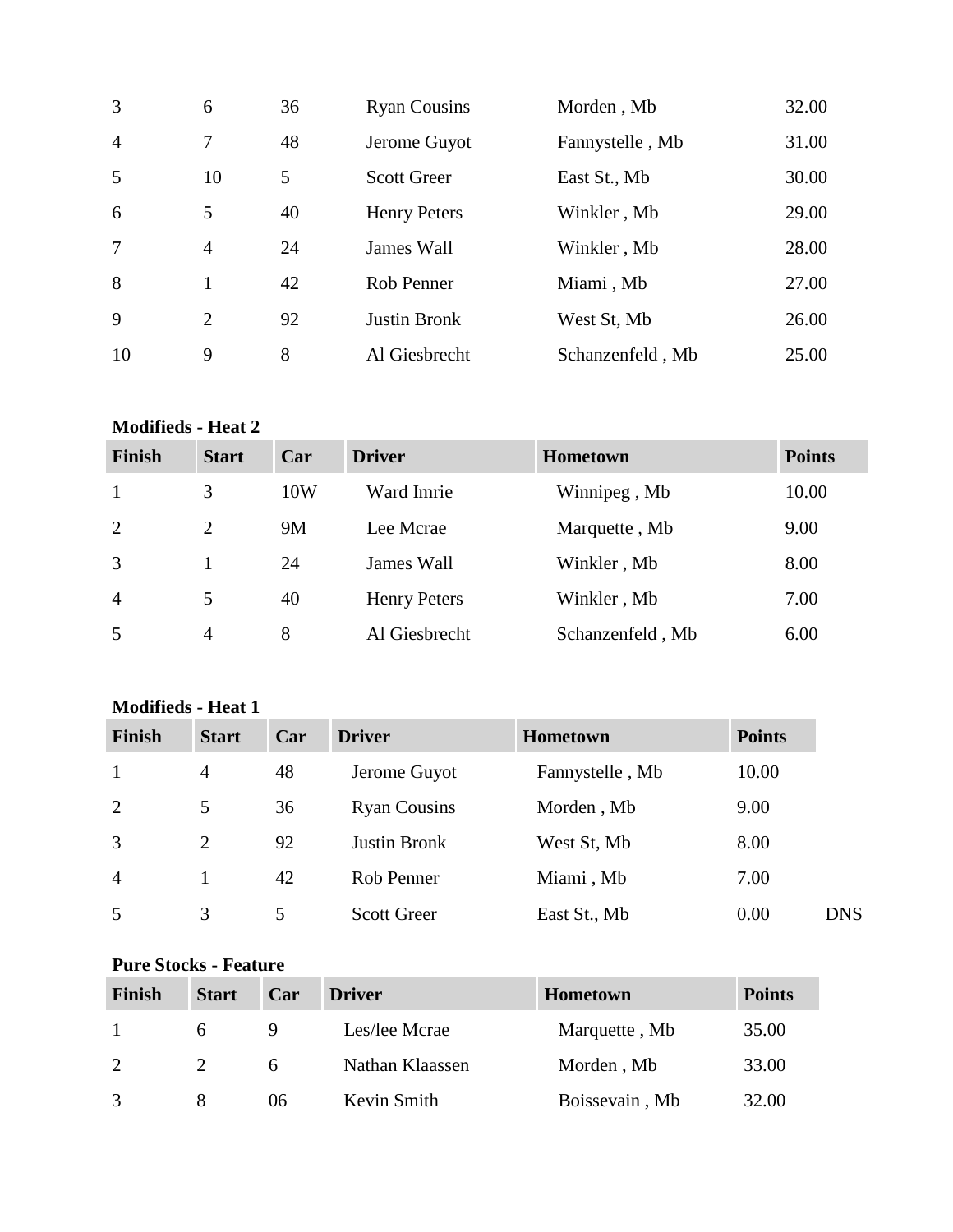| $\overline{4}$ | 11             | 22  | Chad Allen              | $\overline{\phantom{0}}$ | 31.00 |            |
|----------------|----------------|-----|-------------------------|--------------------------|-------|------------|
| 5              | 7              | 30K | <b>Brian Bellew</b>     | Killarney, Mb            | 30.00 |            |
| 6              | 5              | 18  | Zak Brennan             | Lac Du, Mb               | 29.00 |            |
| $\overline{7}$ | $\overline{4}$ | 33A | <b>Austin Overwater</b> |                          | 28.00 |            |
| 8              | 9              | 15  | Danielle Korne          | Morden, Mb               | 27.00 |            |
| 9              | 12             | 66K | <b>Brian Kentner</b>    | Boissevain, Mb           | 26.00 | <b>DNF</b> |
| 10             | $\mathbf{1}$   | 02  | <b>Emerson Hamm</b>     | Morden, Mb               | 25.00 | <b>DNF</b> |
| 11             | 10             | 8   | Rod/dave Wolfe          |                          | 24.00 | <b>DNF</b> |
| 12             | 3              | 88  | <b>Ed Marquart</b>      | Miami, Mb                | 23.00 | <b>DNF</b> |
| 13             | 13             | 00  | Jeremy Bezan            | Miami, Mb                | 22.00 | <b>DNF</b> |

### **Pure Stocks - Heat 2**

| <b>Finish</b>  | <b>Start</b>   | Car | <b>Driver</b>        | <b>Hometown</b> | <b>Points</b>      |
|----------------|----------------|-----|----------------------|-----------------|--------------------|
|                | 6              | 06  | Kevin Smith          | Boissevain, Mb  | 10.00              |
| 2              |                | 30K | <b>Brian Bellew</b>  | Killarney, Mb   | 9.00               |
| 3              | 5              | 18  | Zak Brennan          | Lac Du, Mb      | 8.00               |
| $\overline{4}$ | $\overline{4}$ | 88  | Ed Marquart          | Miami, Mb       | 7.00               |
| .5             | 2              | 8   | Rod/dave Wolfe       | $\qquad \qquad$ | 6.00               |
| 6              | 3              | 66K | <b>Brian Kentner</b> | Boissevain, Mb  | 5.00<br><b>DNF</b> |

### **Pure Stocks - Heat 1**

| <b>Finish</b>  | <b>Start</b>   | Car | <b>Driver</b>           | <b>Hometown</b> | <b>Points</b> |
|----------------|----------------|-----|-------------------------|-----------------|---------------|
| $\mathbf{1}$   | 5              | 9   | Les/lee Mcrae           | Marquette, Mb   | 10.00         |
| $\overline{2}$ | 6              | 02  | <b>Emerson Hamm</b>     | Morden, Mb      | 9.00          |
| 3              | $\overline{2}$ | 33A | <b>Austin Overwater</b> |                 | 8.00          |
| $\overline{4}$ | $\mathbf{1}$   | 6   | Nathan Klaassen         | Morden, Mb      | 7.00          |
| 5              | 3              | 15  | Danielle Korne          | Morden, Mb      | 6.00          |
| 6              | $\overline{4}$ | 22  | Chad Allen              |                 | 5.00          |
| 7              | 7              | 00  | Jeremy Bezan            | Miami, Mb       | 4.00          |